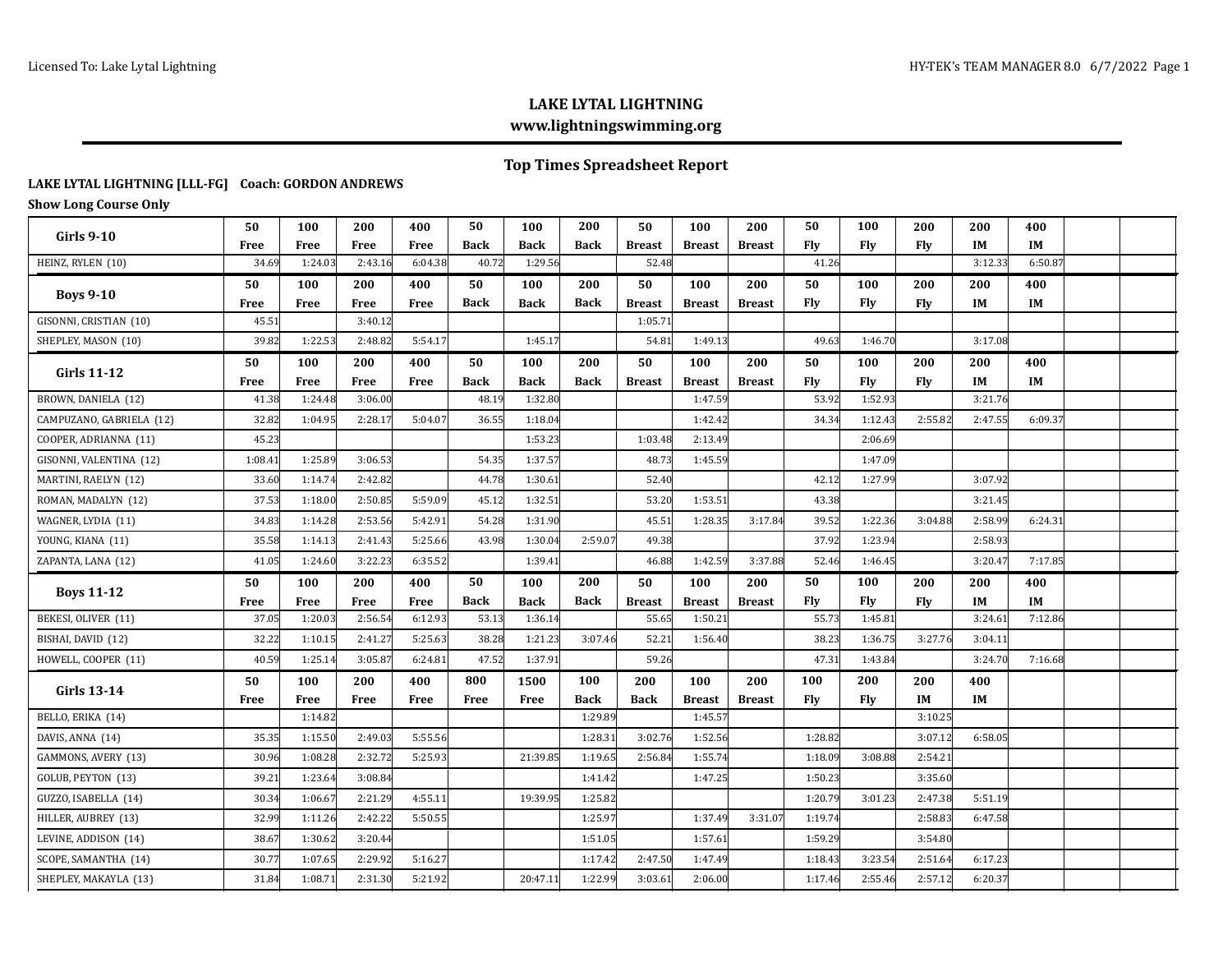# **LAKE LYTAL LIGHTNING www.lightningswimming.org**

# **Top Times Spreadsheet Report**

### **Show Long Course Only**

| Girls $13-14$             | 50          | 100         | 200     | 400     | 800      | 1500     | 100         | 200         | 100           | 200           | 100     | 200     | 200     | 400     |  |  |
|---------------------------|-------------|-------------|---------|---------|----------|----------|-------------|-------------|---------------|---------------|---------|---------|---------|---------|--|--|
|                           | Free        | Free        | Free    | Free    | Free     | Free     | <b>Back</b> | <b>Back</b> | <b>Breast</b> | <b>Breast</b> | Fly     | Fly     | IM      | IM      |  |  |
| VELEZ, CAMRYN (13)        | 34.55       | 1:12.77     | 2:56.44 | 6:05.23 |          |          | 1:25.68     |             |               |               |         |         | 3:11.67 |         |  |  |
| WOOD, MADELYNN (14)       | 32.25       | 1:09.29     | 2:36.65 | 5:31.18 |          |          | 1:25.64     | 3:02.55     | 1:38.63       |               | 1:19.92 |         | 3:00.06 | 7:11.39 |  |  |
| ZARAZUA, SARAH (13)       | 38.24       | 1:19.96     | 2:57.86 |         |          |          | 1:57.00     |             |               |               | 1:34.17 |         |         |         |  |  |
| ZAVALA, LUCERO (14)       | 35.31       | 1:17.7      | 2:51.81 |         |          |          | 1:36.15     |             | 1:51.34       |               |         |         | 4:19.08 |         |  |  |
|                           | 50          | 100         | 200     | 400     | 800      | 1500     | 100         | 200         | 100           | 200           | 100     | 200     | 200     | 400     |  |  |
| <b>Boys 13-14</b>         | <b>Free</b> | Free        | Free    | Free    | Free     | Free     | <b>Back</b> | <b>Back</b> | <b>Breast</b> | <b>Breast</b> | Fly     | Fly     | IM      | IM      |  |  |
| CAMPUZANO, SANTIAGO (14)  | 28.02       | 1:00.12     | 2:20.16 | 4:57.64 |          | 20:19.13 | 1:12.19     |             | 1:27.05       |               | 1:09.52 | 2:37.52 | 2:36.85 | 5:29.29 |  |  |
| CARABALLO, CHRISTIAN (13) | 31.42       | 1:07.02     | 2:34.19 | 5:36.93 |          |          | 1:25.98     |             | 1:34.92       |               |         |         | 2:55.32 |         |  |  |
| JONES, MAX (13)           | 33.35       | 1:06.70     | 2:31.00 | 5:26.63 |          |          | 1:23.25     |             | 1:25.74       | 3:12.89       |         |         | 2:56.42 |         |  |  |
| LOPEZ, JAYDEN (13)        |             | 1:19.42     |         |         |          |          |             |             |               |               |         |         |         |         |  |  |
| SABOCIK, AIDEN (13)       | 30.69       | 1:04.55     | 2:24.19 | 5:00.65 |          | 20:29.82 | 1:21.82     |             | 1:28.57       | 3:23.13       | 1:17.71 | 2:56.13 | 2:49.09 | 5:57.43 |  |  |
| WAGNER, JACOB (13)        | 30.67       | 1:21.81     | 2:30.76 | 5:13.21 |          |          | 1:32.67     |             | 1:24.01       |               | 1:27.09 | 2:59.67 | 2:47.72 |         |  |  |
| WARWICK, HARRISON (14)    | 32.77       | 1:12.76     | 2:44.04 |         |          |          | 1:24.79     |             | 1:41.01       |               |         |         | 3:07.05 |         |  |  |
| WURTZ, LOGAN (13)         |             | 1:10.68     |         |         |          |          | 1:17.33     |             | 1:42.61       |               | 1:25.28 |         |         |         |  |  |
|                           | 50          | 100         | 200     | 400     | 800      | 1500     | 100         | 200         | 100           | 200           | 100     | 200     | 200     | 400     |  |  |
| Girls 15 & Over           | Free        | <b>Free</b> | Free    | Free    | Free     | Free     | <b>Back</b> | <b>Back</b> | <b>Breast</b> | <b>Breast</b> | Fly     | Fly     | IM      | IM      |  |  |
| ALLAN, SAVANAH (15)       | 31.00       | 1:09.85     | 2:31.32 | 5:16.17 |          |          | 1:19.85     | 2:51.29     | 1:29.78       | 3:16.94       | 1:23.18 |         | 2:53.26 | 6:08.81 |  |  |
| AULD, GRACE (16)          | 31.24       | 1:07.57     | 2:23.55 | 5:02.88 |          |          | 1:31.99     |             | 1:32.15       | 3:19.13       |         |         | 2:54.79 |         |  |  |
| GARCIA, CAMILA (16)       | 30.40       | 1:05.53     | 2:20.22 | 5:04.55 |          |          | 1:25.48     |             | 1:26.00       | 3:07.47       | 1:12.92 | 2:41.88 | 2:40.70 | 5:53.05 |  |  |
| GISONNI, ISABELLA (15)    | 31.04       | 1:06.12     | 2:25.16 | 5:10.38 |          |          | 1:17.41     | 2:45.65     | 1:35.73       | 3:40.57       | 1:12.85 |         | 2:50.58 | 6:06.80 |  |  |
| HARTLEY, DELIA (15)       | 33.25       | 1:13.38     | 2:40.58 |         |          |          | 1:43.41     |             | 1:37.86       | 3:33.29       |         |         | 3:12.78 |         |  |  |
| HERNANDEZ, VALENTINA (15) |             | 1:11.98     |         |         |          |          | 1:25.52     |             |               |               | 1:18.40 |         | 3:06.69 |         |  |  |
| HILLER, MORGAN (15)       | 29.84       | 1:05.72     | 2:31.56 | 5:17.49 |          |          | 1:21.07     |             | 1:26.48       | 3:03.25       | 1:19.92 | 4:10.78 | 2:44.58 | 5:59.61 |  |  |
| HUGHES, CARLIN (15)       | 29.16       | 1:03.78     | 2:22.72 | 5:00.99 |          |          | 1:11.81     | 2:38.13     | 1:37.05       |               | 1:14.77 | 3:26.99 | 2:24.34 | 6:06.12 |  |  |
| LEONARD, MARLIE (15)      | 40.20       | 1:34.22     | 3:24.02 |         |          |          | 1:46.90     |             | 2:17.04       |               |         |         | 3:58.80 |         |  |  |
| LITTLE, LAUREN (16)       | 40.10       | 1:24.58     | 3:11.34 |         |          |          | 1:45.30     |             |               |               |         |         | 3:34.16 |         |  |  |
| MACCLOUD, AVERY (16)      | 32.05       | 1:10.72     | 2:41.97 | 5:45.11 |          |          | 1:33.26     |             | 1:38.20       | 3:28.15       | 1:32.96 |         | 3:04.38 | 6:59.50 |  |  |
| MANZANO, MELANIE (15)     | 32.08       | 1:07.17     | 2:32.12 | 5:42.76 |          |          | 1:21.32     |             | 2:05.40       |               | 1:21.18 | 3:19.37 | 3:03.30 | 6:28.95 |  |  |
| MESEROLE, GABRIELLA (15)  | 30.54       | 1:04.98     | 2:20.83 | 4:57.03 | 11:19.60 | 19:19.28 | 1:20.23     |             | 1:29.89       | 3:11.03       | 1:07.76 | 2:41.48 | 2:40.21 | 5:46.30 |  |  |
| PAPADOPOULOS, AVA (15)    |             | 1:02.96     | 2:16.57 | 4:55.87 |          |          | 1:12.46     | 2:34.94     |               |               | 1:18.55 |         | 2:41.42 | 5:40.06 |  |  |
| PEREZ, CAROLINE (15)      | 30.07       | 1:05.45     | 2:21.91 | 5:06.05 |          |          | 1:17.58     |             | 2:06.10       |               | 1:23.35 |         | 2:49.64 | 6:05.69 |  |  |
| RASMUSSEN, ISABELLA (17)  | 30.01       | 1:05.67     | 2:21.21 | 5:03.22 |          |          | 1:18.38     | 3:04.34     | 1:46.90       | 3:49.43       | 1:18.36 | 3:19.50 | 2:49.27 | 6:23.80 |  |  |